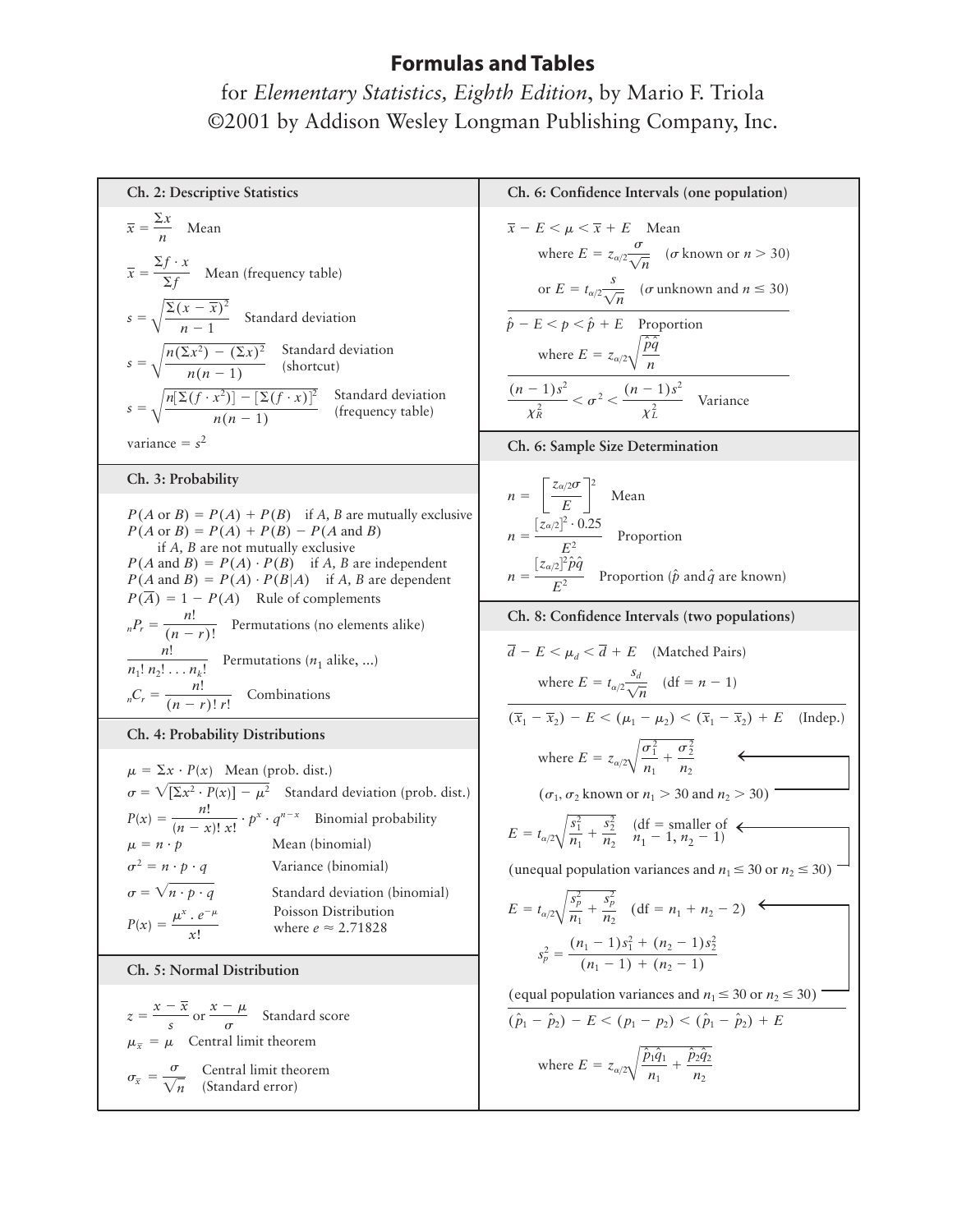for *Elementary Statistics, Eighth Edition*, by Mario F. Triola ©2001 by Addison Wesley Longman Publishing Company, Inc.

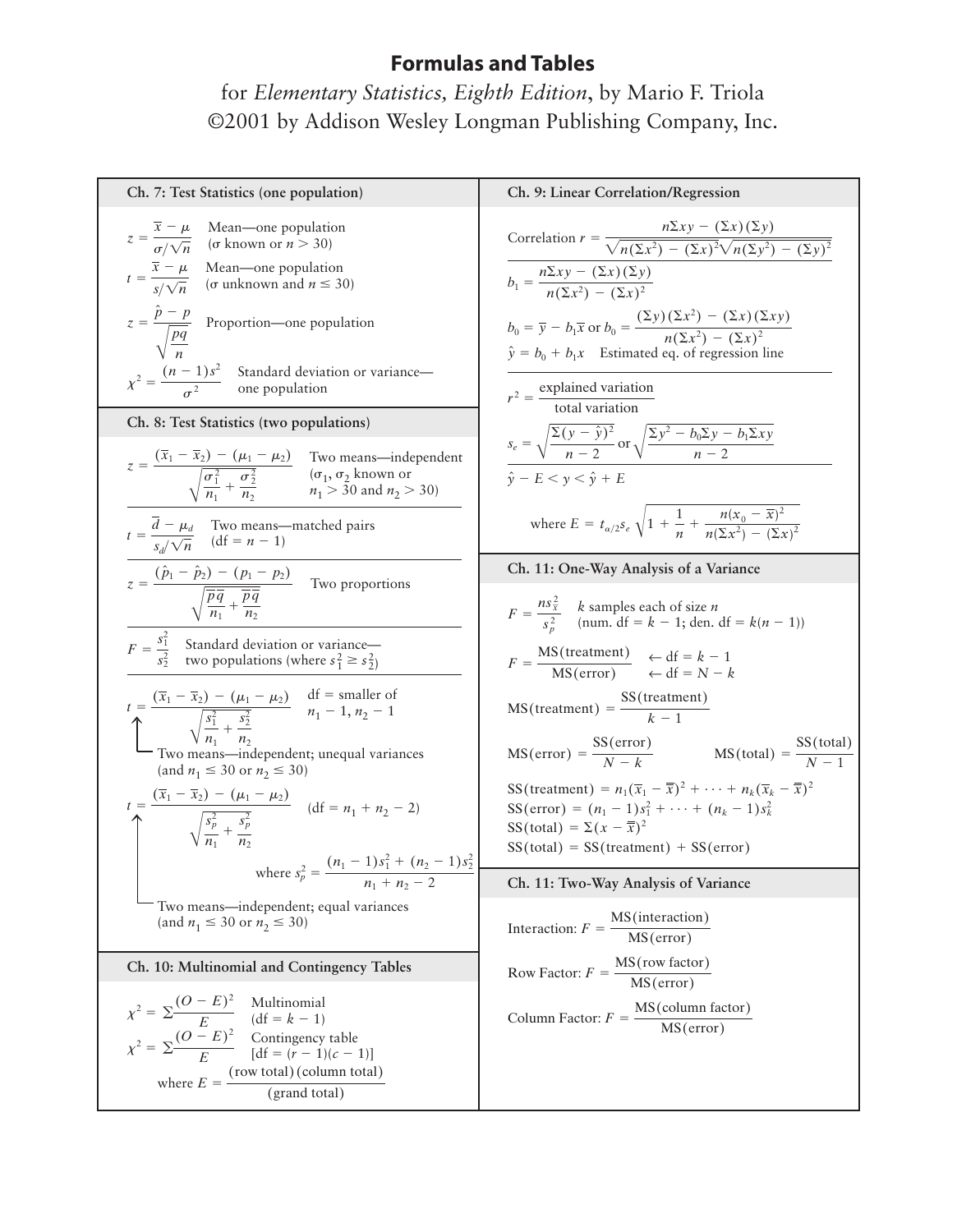for *Elementary Statistics, Eighth Edition*, by Mario F. Triola ©2001 by Addison Wesley Longman Publishing Company, Inc.

| Ch. 13: Nonparametric Tests                                                                                                                                                                    |
|------------------------------------------------------------------------------------------------------------------------------------------------------------------------------------------------|
| $z = \frac{(x + 0.5) - (n/2)}{\sqrt{n}/2}$ Sign test for $n > 25$                                                                                                                              |
| $z = \frac{T - n(n + 1)/4}{\sqrt{\frac{n(n + 1)(2n + 1)}{n}}}$ Wilcoxon signed ranks<br>(matched pairs and $n > 30$ )                                                                          |
| $z = \frac{R - \mu_R}{\sigma_R} = \frac{R - \frac{n_1(n_1 + n_2 + 1)}{2}}{\sqrt{\frac{n_1 n_2(n_1 + n_2 + 1)}{12}}}$ (two independent samples)                                                 |
| $H = \frac{12}{N(N+1)} \left( \frac{R_1^2}{n_1} + \frac{R_2^2}{n_2} + \ldots + \frac{R_k^2}{n_k} \right) - 3(N+1)$<br>Kruskal-Wallis (chi-square df = $k - 1$ )                                |
| $r_s = 1 - \frac{6\Sigma d^2}{n(n^2 - 1)}$ Rank correlation<br>(critical value for $n > 30: \frac{\pm z}{\sqrt{n-1}}$ )                                                                        |
| $z = \frac{G - \mu_G}{\sigma_G} = \frac{G - \left(\frac{2n_1n_2}{n_1 + n_2} + 1\right)}{\sqrt{\frac{(2n_1n_2)(2n_1n_2 - n_1 - n_2)}{(n_1 + n_2)^2(n_1 + n_2 - 1)}}}$ Runs test<br>for $n > 20$ |
|                                                                                                                                                                                                |
| Ch. 12: Control Charts                                                                                                                                                                         |
| R chart: Plot sample ranges<br>UCL: $D_4R$<br>Centerline: $R$<br>LCL: $D_3\overline{R}$<br>$\overline{x}$ chart: Plot sample means                                                             |
| UCL: $\overline{\overline{x}} + A_2\overline{R}$<br>Centerline: $\overline{\overline{x}}$<br>LCL: $\overline{\overline{x}}$ – $A_2\overline{R}$                                                |
| $p$ chart: Plot sample proportions<br>UCL: $\overline{p} + 3\sqrt{\frac{\overline{p}\overline{q}}{n}}$                                                                                         |

| <b>Critical Values of the Pearson</b><br><b>Correlation Coefficient r</b> |                |                |  |  |  |  |  |  |  |
|---------------------------------------------------------------------------|----------------|----------------|--|--|--|--|--|--|--|
| $\boldsymbol{n}$                                                          | $\alpha = .05$ | $\alpha = .01$ |  |  |  |  |  |  |  |
| $\overline{4}$                                                            | .950           | .999           |  |  |  |  |  |  |  |
| 5                                                                         | .878           | .959           |  |  |  |  |  |  |  |
| 6                                                                         | .811           | .917           |  |  |  |  |  |  |  |
| 7                                                                         | .754           | .875           |  |  |  |  |  |  |  |
| 8                                                                         | .707           | .834           |  |  |  |  |  |  |  |
| 9                                                                         | .666           | .798           |  |  |  |  |  |  |  |
| 10                                                                        | .632           | .765           |  |  |  |  |  |  |  |
| 11                                                                        | .602           | .735           |  |  |  |  |  |  |  |
| 12                                                                        | .576           | .708           |  |  |  |  |  |  |  |
| 13                                                                        | .553           | .684           |  |  |  |  |  |  |  |
| 14                                                                        | .532           | .661           |  |  |  |  |  |  |  |
| 15                                                                        | .514           | .641           |  |  |  |  |  |  |  |
| 16                                                                        | .497           | .623           |  |  |  |  |  |  |  |
| 17                                                                        | .482           | .606           |  |  |  |  |  |  |  |
| 18                                                                        | .468           | .590           |  |  |  |  |  |  |  |
| 19                                                                        | .456           | .575           |  |  |  |  |  |  |  |
| 20                                                                        | .444           | .561           |  |  |  |  |  |  |  |
| 25                                                                        | .396           | .505           |  |  |  |  |  |  |  |
| 30                                                                        | .361           | .463           |  |  |  |  |  |  |  |
| 35                                                                        | .335           | .430           |  |  |  |  |  |  |  |
| 40                                                                        | .312           | .402           |  |  |  |  |  |  |  |
| 45                                                                        | .294           | .378           |  |  |  |  |  |  |  |
| 50                                                                        | .279           | .361           |  |  |  |  |  |  |  |
| 60                                                                        | .254           | .330           |  |  |  |  |  |  |  |
| 70                                                                        | .236           | .305           |  |  |  |  |  |  |  |
| 80                                                                        | .220           | .286           |  |  |  |  |  |  |  |
| 90                                                                        | .207           | .269           |  |  |  |  |  |  |  |
| 100                                                                       | .196           | .256           |  |  |  |  |  |  |  |

**TABLE A-6**

*NOTE:* To test  $H_0: \rho = 0$  against  $H_1: \rho \neq 0$ , reject  $H_0$  if the absolute value of  $r$  is greater than the critical value in the table.

| Subgroup Size    |         |       |       |
|------------------|---------|-------|-------|
| $\boldsymbol{n}$ | $A_{2}$ | $D_3$ |       |
| 2.               | 1.880   | 0.000 | 3.267 |
| 3                | 1.023   | 0.000 | 2.574 |
| 4                | 0.729   | 0.000 | 2.282 |
| 5                | 0.577   | 0.000 | 2.114 |
| 6                | 0.483   | 0.000 | 2.004 |
|                  | 0.419   | 0.076 | 1.924 |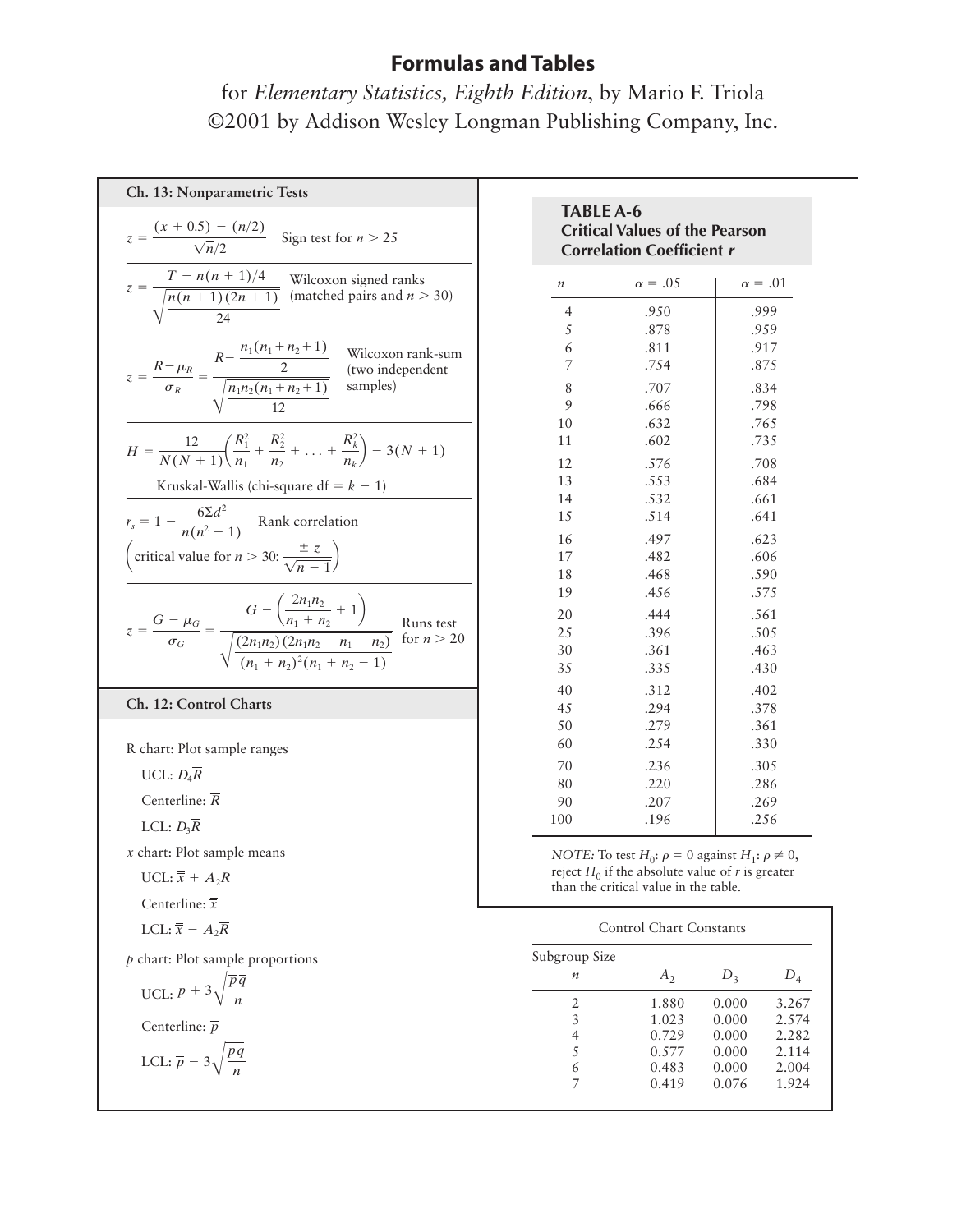## **HYPOTHESIS TESTING**

- **1.** Identify the specific claim or hypothesis to be tested and put it in symbolic form.
- **2.** Give the symbolic form that must be true when the original claim is false.
- **3.** Of the two symbolic expressions obtained so far, let the null hypothesis  $H_0$  be the one that contains the condition of equality;  $H_1$  is the other statement.
- 4. Select the significance level  $\alpha$  based on the seriousness of a type I error. Make  $\alpha$  small if the consequences of rejecting a true  $H_0$  are severe. The values of 0.05 and 0.01 are very common.
- **5.** Identify the statistic that is relevant to this test, and identify its sampling distribution.
- **6.** Determine the test statistic and either the P-value or the critical values, and the critical region. Draw a graph.
- **7.** Reject  $H_0$ : Test statistic is in the critical region or P-value  $\leq \alpha$ . Fail to reject  $H_0$ : Test statistic is not in the critical region or *P*-value  $> \alpha$ .
- **8.** Restate this previous conclusion in simple, nontechnical terms.

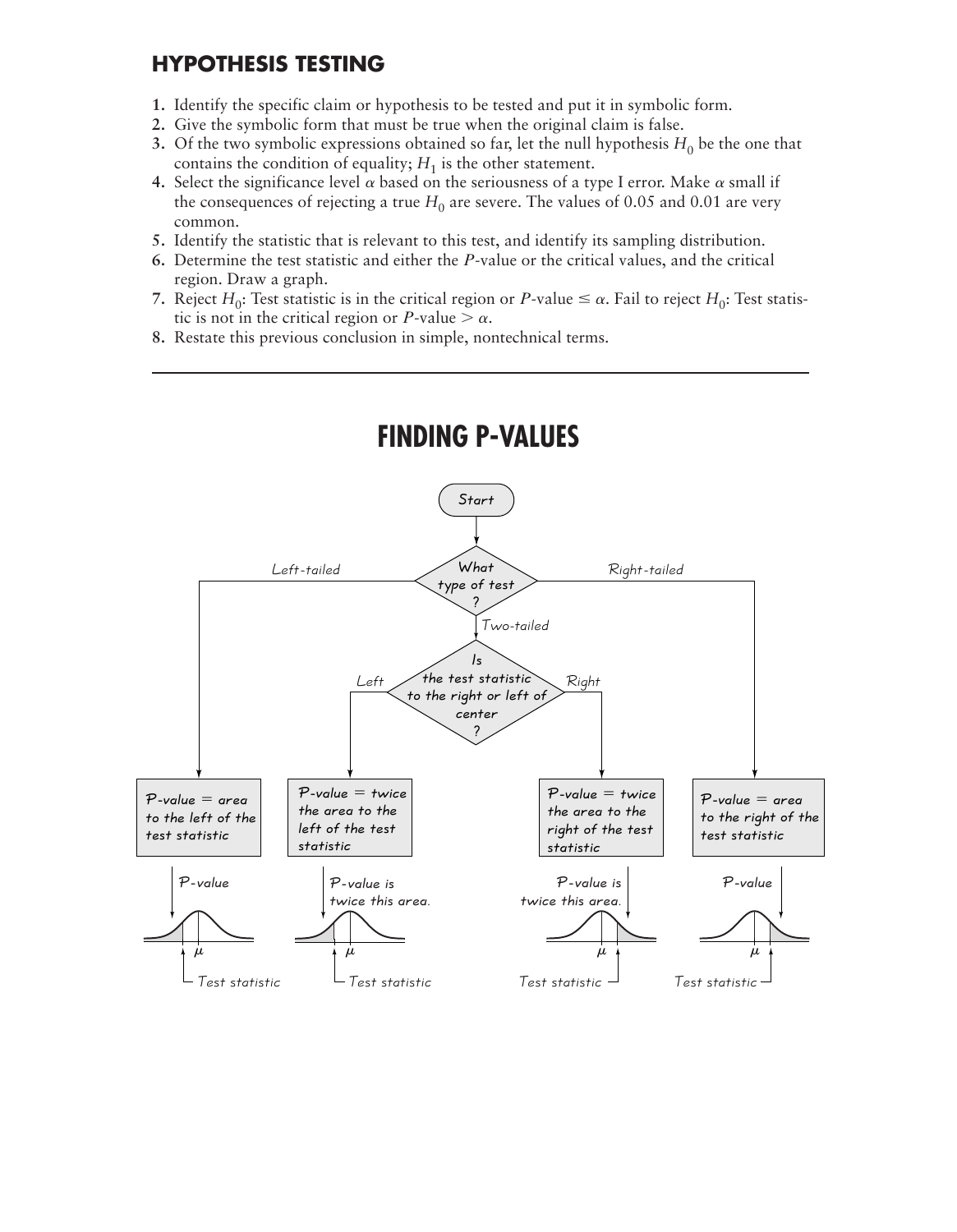

| TABLE A-2                  | Standard Normal (z) Distribution |                                                                                                                                 |       |       |                 |       |       |                 |       |       |
|----------------------------|----------------------------------|---------------------------------------------------------------------------------------------------------------------------------|-------|-------|-----------------|-------|-------|-----------------|-------|-------|
| $\boldsymbol{\mathcal{Z}}$ | .00                              | .01                                                                                                                             | .02   | .03   | .04             | .05   | .06   | .07             | .08   | .09   |
| 0.0                        | .0000                            | .0040                                                                                                                           | .0080 | .0120 | .0160           | .0199 | .0239 | .0279           | .0319 | .0359 |
| 0.1                        | .0398                            | .0438                                                                                                                           | .0478 | .0517 | .0557           | .0596 | .0636 | .0675           | .0714 | .0753 |
| 0.2                        | .0793                            | .0832                                                                                                                           | .0871 | .0910 | .0948           | .0987 | .1026 | .1064           | .1103 | .1141 |
| 0.3                        | .1179                            | .1217                                                                                                                           | .1255 | .1293 | .1331           | .1368 | .1406 | .1443           | .1480 | .1517 |
| 0.4                        | .1554                            | .1591                                                                                                                           | .1628 | .1664 | .1700           | .1736 | .1772 | .1808           | .1844 | .1879 |
| 0.5                        | .1915                            | .1950                                                                                                                           | .1985 | .2019 | .2054           | .2088 | .2123 | .2157           | .2190 | .2224 |
| 0.6                        | .2257                            | .2291                                                                                                                           | .2324 | .2357 | .2389           | .2422 | .2454 | .2486           | .2517 | .2549 |
| 0.7                        | .2580                            | .2611                                                                                                                           | .2642 | .2673 | .2704           | .2734 | .2764 | .2794           | .2823 | .2852 |
| 0.8                        | .2881                            | .2910                                                                                                                           | .2939 | .2967 | .2995           | .3023 | .3051 | .3078           | .3106 | .3133 |
| 0.9                        | .3159                            | .3186                                                                                                                           | .3212 | .3238 | .3264           | .3289 | .3315 | .3340           | .3365 | .3389 |
| 1.0                        | .3413                            | .3438                                                                                                                           | .3461 | .3485 | .3508           | .3531 | .3554 | .3577           | .3599 | .3621 |
| 1.1                        | .3643                            | .3665                                                                                                                           | .3686 | .3708 | .3729           | .3749 | .3770 | .3790           | .3810 | .3830 |
| 1.2                        | .3849                            | .3869                                                                                                                           | .3888 | .3907 | .3925           | .3944 | .3962 | .3980           | .3997 | .4015 |
| 1.3                        | .4032                            | .4049                                                                                                                           | .4066 | .4082 | .4099           | .4115 | .4131 | .4147           | .4162 | .4177 |
| 1.4                        | .4192                            | .4207                                                                                                                           | .4222 | .4236 | .4251           | .4265 | .4279 | .4292           | .4306 | .4319 |
| 1.5                        | .4332                            | .4345                                                                                                                           | .4357 | .4370 | .4382           | .4394 | .4406 | .4418           | .4429 | .4441 |
| 1.6                        | .4452                            | .4463                                                                                                                           | .4474 | .4484 | .4495<br>$\ast$ | .4505 | .4515 | .4525           | .4535 | .4545 |
| 1.7                        | .4554                            | .4564                                                                                                                           | .4573 | .4582 | Α<br>.4591      | .4599 | .4608 | .4616           | .4625 | .4633 |
| 1.8                        | .4641                            | .4649                                                                                                                           | .4656 | .4664 | .4671           | .4678 | .4686 | .4693           | .4699 | .4706 |
| 1.9                        | .4713                            | .4719                                                                                                                           | .4726 | .4732 | .4738           | .4744 | .4750 | .4756           | .4761 | .4767 |
| 2.0                        | .4772                            | .4778                                                                                                                           | .4783 | .4788 | .4793           | .4798 | .4803 | .4808           | .4812 | .4817 |
| 2.1                        | .4821                            | .4826                                                                                                                           | .4830 | .4834 | .4838           | .4842 | .4846 | .4850           | .4854 | .4857 |
| 2.2                        | .4861                            | .4864                                                                                                                           | .4868 | .4871 | .4875           | .4878 | .4881 | .4884           | .4887 | .4890 |
| 2.3                        | .4893                            | .4896                                                                                                                           | .4898 | .4901 | .4904           | .4906 | .4909 | .4911           | .4913 | .4916 |
| 2.4                        | .4918                            | .4920                                                                                                                           | .4922 | .4925 | .4927           | .4929 | .4931 | .4932           | .4934 | .4936 |
| 2.5                        | .4938                            | .4940                                                                                                                           | .4941 | .4943 | .4945           | .4946 | .4948 | .4949<br>$\ast$ | .4951 | .4952 |
| 2.6                        | .4953                            | .4955                                                                                                                           | .4956 | .4957 | .4959           | .4960 | .4961 | .4962           | .4963 | .4964 |
| 2.7                        | .4965                            | .4966                                                                                                                           | .4967 | .4968 | .4969           | .4970 | .4971 | .4972           | .4973 | .4974 |
| 2.8                        | .4974                            | .4975                                                                                                                           | .4976 | .4977 | .4977           | .4978 | .4979 | .4979           | .4980 | .4981 |
| 2.9                        | .4981                            | .4982                                                                                                                           | .4982 | .4983 | .4984           | .4984 | .4985 | .4985           | .4986 | .4986 |
| 3.0                        | .4987                            | .4987                                                                                                                           | .4987 | .4988 | .4988           | .4989 | .4989 | .4989           | .4990 | .4990 |
| 3.10                       |                                  |                                                                                                                                 |       |       |                 |       |       |                 |       |       |
| and                        | .4999                            |                                                                                                                                 |       |       |                 |       |       |                 |       |       |
| higher                     |                                  |                                                                                                                                 |       |       |                 |       |       |                 |       |       |
|                            |                                  |                                                                                                                                 |       |       |                 |       |       |                 |       |       |
|                            |                                  | <i>NOTE:</i> For values of z above 3.09, use 0.4999 for the area.<br>*I leg these common values that result from internalation. |       |       |                 |       |       |                 |       |       |

Use these common values that result from interpolation:

◀

- *z* score Area 1.645 0.4500
- 2.575 0.4950

From Frederick C. Mosteller and Robert E. K. Rourke, *Sturdy Statistics,* 1973, Addison-Wesley Publishing Co., Reading, MA. Reprinted with permission of Frederick Mosteller.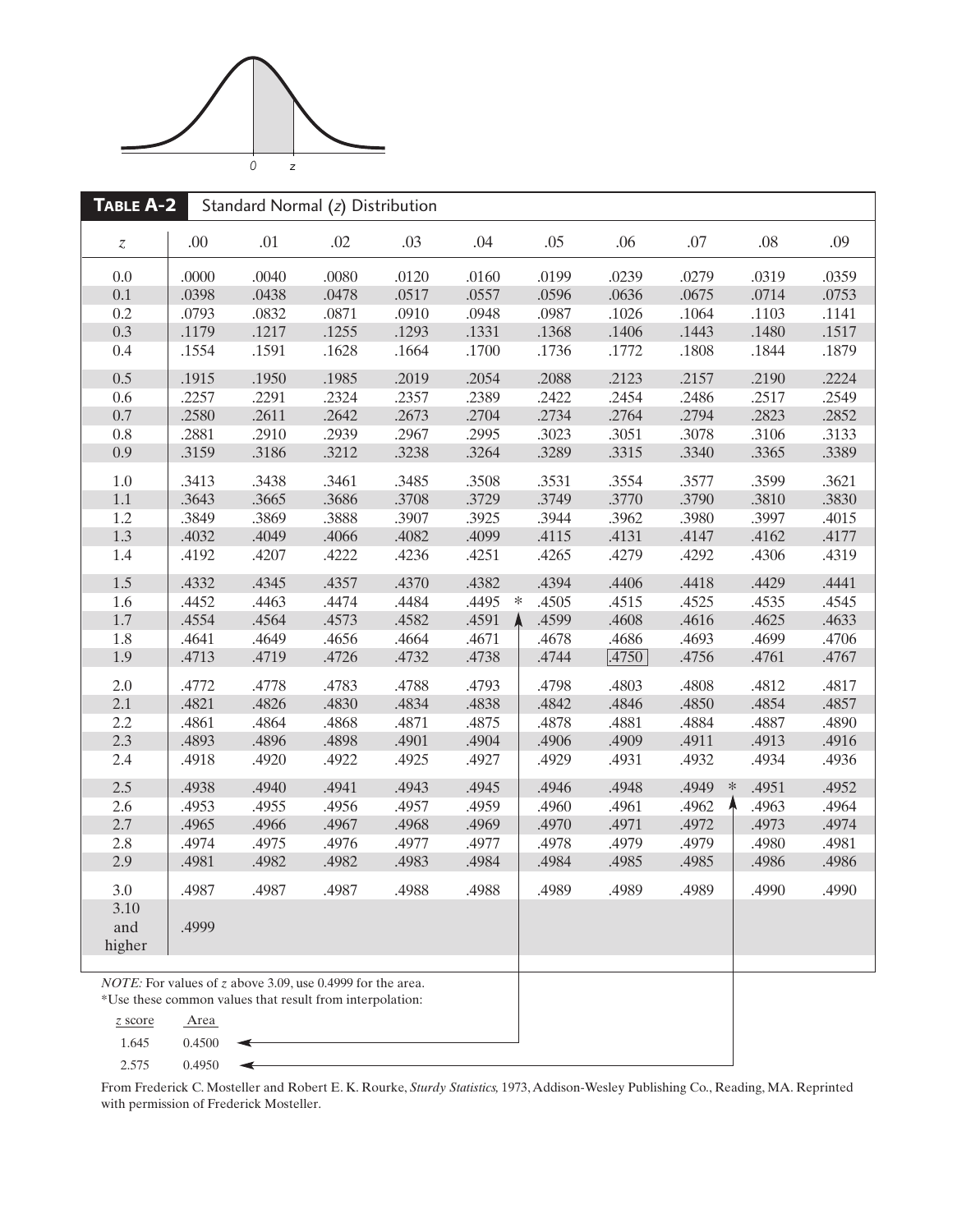

| TABLE A-3                | t Distribution                            |                                         |                                          |                                         |                                         |                                         |  |  |  |
|--------------------------|-------------------------------------------|-----------------------------------------|------------------------------------------|-----------------------------------------|-----------------------------------------|-----------------------------------------|--|--|--|
| $\alpha$                 |                                           |                                         |                                          |                                         |                                         |                                         |  |  |  |
| Degrees<br>Οf<br>Freedom | .005<br>(one tail)<br>0.01<br>(two tails) | .01<br>(one tail)<br>.02<br>(two tails) | .025<br>(one tail)<br>.05<br>(two tails) | .05<br>(one tail)<br>.10<br>(two tails) | .10<br>(one tail)<br>.20<br>(two tails) | .25<br>(one tail)<br>.50<br>(two tails) |  |  |  |
| $\mathbf{1}$             | 63.657                                    | 31.821                                  | 12.706                                   | 6.314                                   | 3.078                                   | 1.000                                   |  |  |  |
| $\overline{2}$           | 9.925                                     | 6.965                                   | 4.303                                    | 2.920                                   | 1.886                                   | .816                                    |  |  |  |
| 3                        | 5.841                                     | 4.541                                   | 3.182                                    | 2.353                                   | 1.638                                   | .765                                    |  |  |  |
| $\overline{4}$           | 4.604                                     | 3.747                                   | 2.776                                    | 2.132                                   | 1.533                                   | .741                                    |  |  |  |
| 5                        | 4.032                                     | 3.365                                   | 2.571                                    | 2.015                                   | 1.476                                   | .727                                    |  |  |  |
| 6                        | 3.707                                     | 3.143                                   | 2.447                                    | 1.943                                   | 1.440                                   | .718                                    |  |  |  |
| $\tau$                   | 3.500                                     | 2.998                                   | 2.365                                    | 1.895                                   | 1.415                                   | .711                                    |  |  |  |
| 8                        | 3.355                                     | 2.896                                   | 2.306                                    | 1.860                                   | 1.397                                   | .706                                    |  |  |  |
| 9                        | 3.250                                     | 2.821                                   | 2.262                                    | 1.833                                   | 1.383                                   | .703                                    |  |  |  |
| 10                       | 3.169                                     | 2.764                                   | 2.228                                    | 1.812                                   | 1.372                                   | .700                                    |  |  |  |
| 11                       | 3.106                                     | 2.718                                   | 2.201                                    | 1.796                                   | 1.363                                   | .697                                    |  |  |  |
| 12                       | 3.054                                     | 2.681                                   | 2.179                                    | 1.782                                   | 1.356                                   | .696                                    |  |  |  |
| 13                       | 3.012                                     | 2.650                                   | 2.160                                    | 1.771                                   | 1.350                                   | .694                                    |  |  |  |
| 14                       | 2.977                                     | 2.625                                   | 2.145                                    | 1.761                                   | 1.345                                   | .692                                    |  |  |  |
| 15                       | 2.947                                     | 2.602                                   | 2.132                                    | 1.753                                   | 1.341                                   | .691                                    |  |  |  |
| 16                       | 2.921                                     | 2.584                                   | 2.120                                    | 1.746                                   | 1.337                                   | .690                                    |  |  |  |
| 17                       | 2.898                                     | 2.567                                   | 2.110                                    | 1.740                                   | 1.333                                   | .689                                    |  |  |  |
| 18                       | 2.878                                     | 2.552                                   | 2.101                                    | 1.734                                   | 1.330                                   | .688                                    |  |  |  |
| 19                       | 2.861                                     | 2.540                                   | 2.093                                    | 1.729                                   | 1.328                                   | .688                                    |  |  |  |
| 20                       | 2.845                                     | 2.528                                   | 2.086                                    | 1.725                                   | 1.325                                   | .687                                    |  |  |  |
| 21                       | 2.831                                     | 2.518                                   | 2.080                                    | 1.721                                   | 1.323                                   | .686                                    |  |  |  |
| 22                       | 2.819                                     | 2.508                                   | 2.074                                    | 1.717                                   | 1.321                                   | .686                                    |  |  |  |
| 23                       | 2.807                                     | 2.500                                   | 2.069                                    | 1.714                                   | 1.320                                   | .685                                    |  |  |  |
| 24                       | 2.797                                     | 2.492                                   | 2.064                                    | 1.711                                   | 1.318                                   | .685                                    |  |  |  |
| 25                       | 2.787                                     | 2.485                                   | 2.060                                    | 1.708                                   | 1.316                                   | .684                                    |  |  |  |
| 26                       | 2.779                                     | 2.479                                   | 2.056                                    | 1.706                                   | 1.315                                   | .684                                    |  |  |  |
| 27                       | 2.771                                     | 2.473                                   | 2.052                                    | 1.703                                   | 1.314                                   | .684                                    |  |  |  |
| 28                       | 2.763                                     | 2.467                                   | 2.048                                    | 1.701                                   | 1.313                                   | .683                                    |  |  |  |
| 29                       | 2.756                                     | 2.462                                   | 2.045                                    | 1.699                                   | 1.311                                   | .683                                    |  |  |  |
| Large $(z)$              | 2.575                                     | 2.326                                   | 1.960                                    | 1.645                                   | 1.282                                   | .675                                    |  |  |  |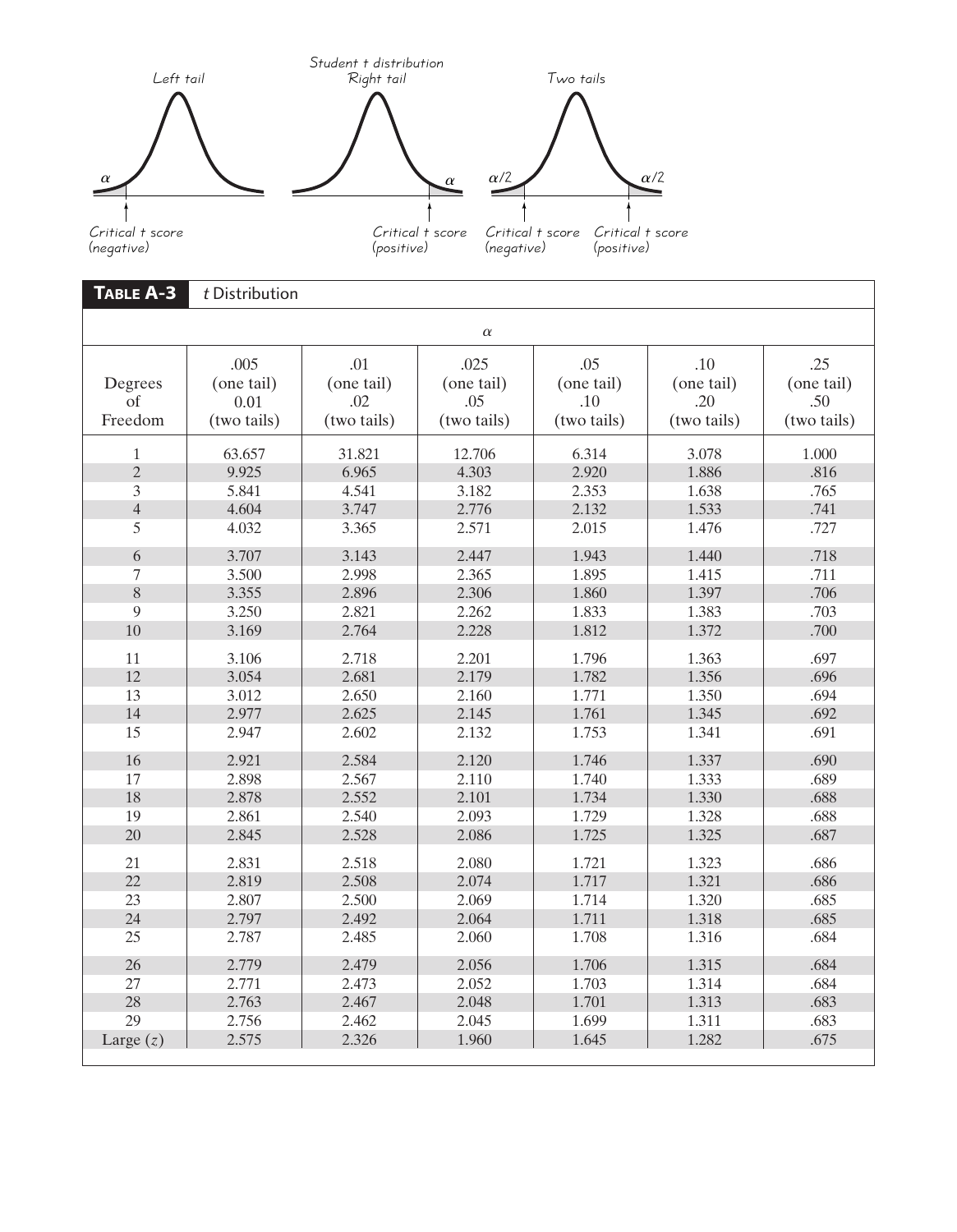for *Elementary Statistics, Eighth Edition*, by Mario F. Triola ©2001 by Addison Wesley Longman Publishing Company, Inc.

| TABLE A-4        | Chi-Square $(\chi^2)$ Distribution      |        |        |        |        |         |         |         |         |         |
|------------------|-----------------------------------------|--------|--------|--------|--------|---------|---------|---------|---------|---------|
|                  | Area to the Right of the Critical Value |        |        |        |        |         |         |         |         |         |
| Degrees<br>of    |                                         |        |        |        |        |         |         |         |         |         |
| Freedom          | 0.995                                   | 0.99   | 0.975  | 0.95   | 0.90   | 0.10    | 0.05    | 0.025   | 0.01    | 0.005   |
| $\mathbf{1}$     |                                         |        | 0.001  | 0.004  | 0.016  | 2.706   | 3.841   | 5.024   | 6.635   | 7.879   |
| $\overline{c}$   | 0.010                                   | 0.020  | 0.051  | 0.103  | 0.211  | 4.605   | 5.991   | 7.378   | 9.210   | 10.597  |
| $\overline{3}$   | 0.072                                   | 0.115  | 0.216  | 0.352  | 0.584  | 6.251   | 7.815   | 9.348   | 11.345  | 12.838  |
| $\overline{4}$   | 0.207                                   | 0.297  | 0.484  | 0.711  | 1.064  | 7.779   | 9.488   | 11.143  | 13.277  | 14.860  |
| 5                | 0.412                                   | 0.554  | 0.831  | 1.145  | 1.610  | 9.236   | 11.071  | 12.833  | 15.086  | 16.750  |
| $\boldsymbol{6}$ | 0.676                                   | 0.872  | 1.237  | 1.635  | 2.204  | 10.645  | 12.592  | 14.449  | 16.812  | 18.548  |
| $\boldsymbol{7}$ | 0.989                                   | 1.239  | 1.690  | 2.167  | 2.833  | 12.017  | 14.067  | 16.013  | 18.475  | 20.278  |
| 8                | 1.344                                   | 1.646  | 2.180  | 2.733  | 3.490  | 13.362  | 15.507  | 17.535  | 20.090  | 21.955  |
| 9                | 1.735                                   | 2.088  | 2.700  | 3.325  | 4.168  | 14.684  | 16.919  | 19.023  | 21.666  | 23.589  |
| 10               | 2.156                                   | 2.558  | 3.247  | 3.940  | 4.865  | 15.987  | 18.307  | 20.483  | 23.209  | 25.188  |
| 11               | 2.603                                   | 3.053  | 3.816  | 4.575  | 5.578  | 17.275  | 19.675  | 21.920  | 24.725  | 26.757  |
| 12               | 3.074                                   | 3.571  | 4.404  | 5.226  | 6.304  | 18.549  | 21.026  | 23.337  | 26.217  | 28.299  |
| 13               | 3.565                                   | 4.107  | 5.009  | 5.892  | 7.042  | 19.812  | 22.362  | 24.736  | 27.688  | 29.819  |
| 14               | 4.075                                   | 4.660  | 5.629  | 6.571  | 7.790  | 21.064  | 23.685  | 26.119  | 29.141  | 31.319  |
| 15               | 4.601                                   | 5.229  | 6.262  | 7.261  | 8.547  | 22.307  | 24.996  | 27.488  | 30.578  | 32.801  |
| 16               | 5.142                                   | 5.812  | 6.908  | 7.962  | 9.312  | 23.542  | 26.296  | 28.845  | 32.000  | 34.267  |
| 17               | 5.697                                   | 6.408  | 7.564  | 8.672  | 10.085 | 24.769  | 27.587  | 30.191  | 33.409  | 35.718  |
| 18               | 6.265                                   | 7.015  | 8.231  | 9.390  | 10.865 | 25.989  | 28.869  | 31.526  | 34.805  | 37.156  |
| 19               | 6.844                                   | 7.633  | 8.907  | 10.117 | 11.651 | 27.204  | 30.144  | 32.852  | 36.191  | 38.582  |
| 20               | 7.434                                   | 8.260  | 9.591  | 10.851 | 12.443 | 28.412  | 31.410  | 34.170  | 37.566  | 39.997  |
| 21               | 8.034                                   | 8.897  | 10.283 | 11.591 | 13.240 | 29.615  | 32.671  | 35.479  | 38.932  | 41.401  |
| 22               | 8.643                                   | 9.542  | 10.982 | 12.338 | 14.042 | 30.813  | 33.924  | 36.781  | 40.289  | 42.796  |
| 23               | 9.260                                   | 10.196 | 11.689 | 13.091 | 14.848 | 32.007  | 35.172  | 38.076  | 41.638  | 44.181  |
| 24               | 9.886                                   | 10.856 | 12.401 | 13.848 | 15.659 | 33.196  | 36.415  | 39.364  | 42.980  | 45.559  |
| 25               | 10.520                                  | 11.524 | 13.120 | 14.611 | 16.473 | 34.382  | 37.652  | 40.646  | 44.314  | 46.928  |
| 26               | 11.160                                  | 12.198 | 13.844 | 15.379 | 17.292 | 35.563  | 38.885  | 41.923  | 45.642  | 48.290  |
| 27               | 11.808                                  | 12.879 | 14.573 | 16.151 | 18.114 | 36.741  | 40.113  | 43.194  | 46.963  | 49.645  |
| 28               | 12.461                                  | 13.565 | 15.308 | 16.928 | 18.939 | 37.916  | 41.337  | 44.461  | 48.278  | 50.993  |
| 29               | 13.121                                  | 14.257 | 16.047 | 17.708 | 19.768 | 39.087  | 42.557  | 45.722  | 49.588  | 52.336  |
| 30               | 13.787                                  | 14.954 | 16.791 | 18.493 | 20.599 | 40.256  | 43.773  | 46.979  | 50.892  | 53.672  |
| 40               | 20.707                                  | 22.164 | 24.433 | 26.509 | 29.051 | 51.805  | 55.758  | 59.342  | 63.691  | 66.766  |
| 50               | 27.991                                  | 29.707 | 32.357 | 34.764 | 37.689 | 63.167  | 67.505  | 71.420  | 76.154  | 79.490  |
| 60               | 35.534                                  | 37.485 | 40.482 | 43.188 | 46.459 | 74.397  | 79.082  | 83.298  | 88.379  | 91.952  |
| 70               | 43.275                                  | 45.442 | 48.758 | 51.739 | 55.329 | 85.527  | 90.531  | 95.023  | 100.425 | 104.215 |
| 80               | 51.172                                  | 53.540 | 57.153 | 60.391 | 64.278 | 96.578  | 101.879 | 106.629 | 112.329 | 116.321 |
| 90               | 59.196                                  | 61.754 | 65.647 | 69.126 | 73.291 | 107.565 | 113.145 | 118.136 | 124.116 | 128.299 |
| 100              | 67.328                                  | 70.065 | 74.222 | 77.929 | 82.358 | 118.498 | 124.342 | 129.561 | 135.807 | 140.169 |

From Donald B. Owen, *Handbook of Statistical Tables,* ©1962 Addison-Wesley Publishing Co., Reading, MA. Reprinted with permission of the publisher.